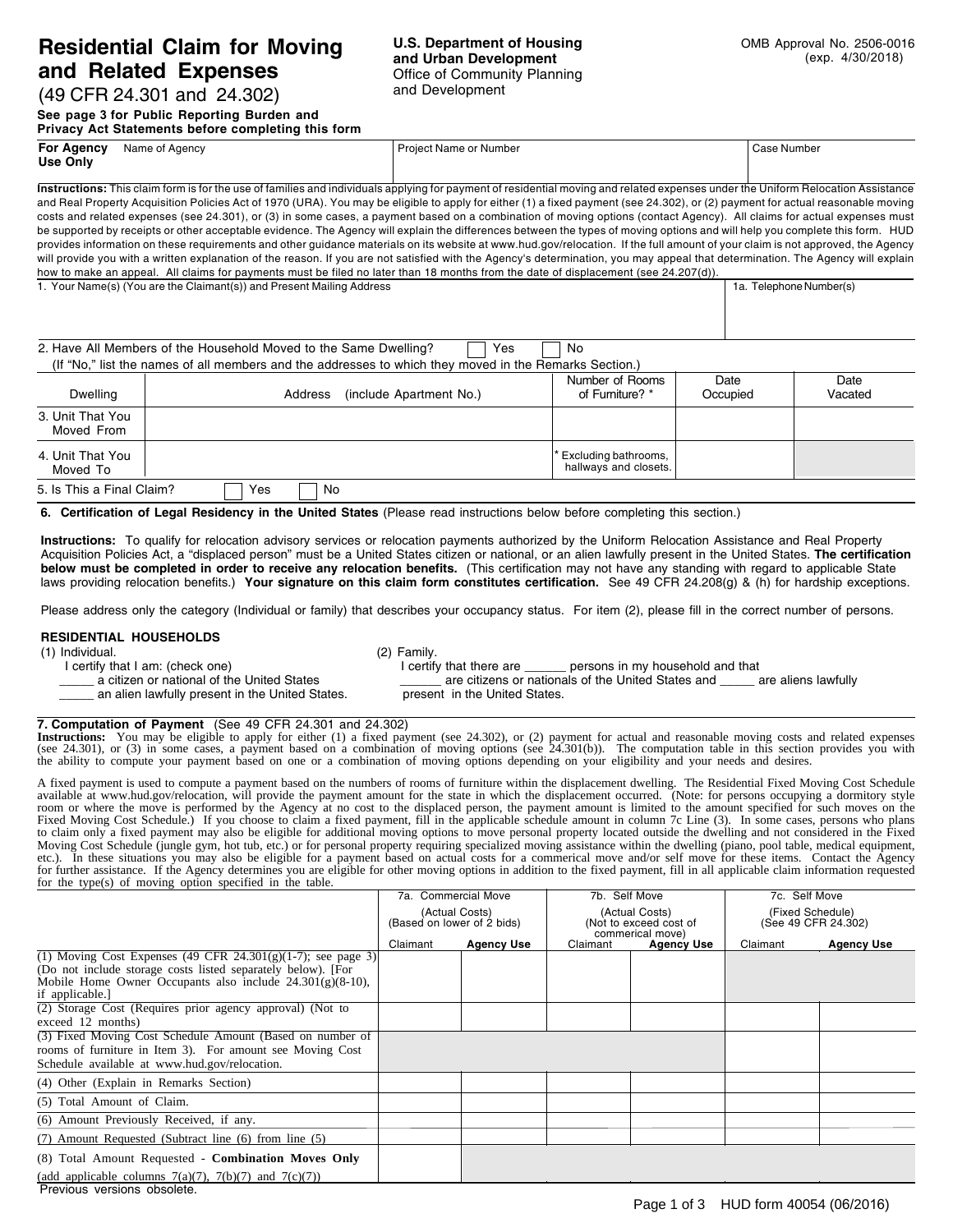|                                                                                                                                    | 8. Certification By Claimant(s): I certify that this claim and supporting information are true and complete and that I have not been paid |  |  |  |
|------------------------------------------------------------------------------------------------------------------------------------|-------------------------------------------------------------------------------------------------------------------------------------------|--|--|--|
| for these expenses by any other source. I ask that the amount on line (7) of Item 7 or line (8) of Item 7 for combination moves be |                                                                                                                                           |  |  |  |
| the contractor(s) (as specified in the Remarks Section).<br>paid to<br>$\vert$ me                                                  |                                                                                                                                           |  |  |  |

Signature(s) of Claimant(s) & Date:

X

Warning: HUD will prosecute false claims and statements. Conviction may result in criminal and/or civil penalties. (18 U.S.C. 1001, 1010, 1012; 31 U.S.C. 3729, 3802)

### **To Be Completed by the Agency**

| <b>Payment Action</b> | Amount of Payment | Signature | Name (Type or Print) | Date (mm/dd/yyyy) |
|-----------------------|-------------------|-----------|----------------------|-------------------|
| 9. Recommended        | 1\$               |           |                      |                   |
| 10. Approved          | \$                |           |                      |                   |

**Remarks** (Attach additional sheets, if necessary)

Additional sheets attached?  $\Box$  Yes  $\Box$  No